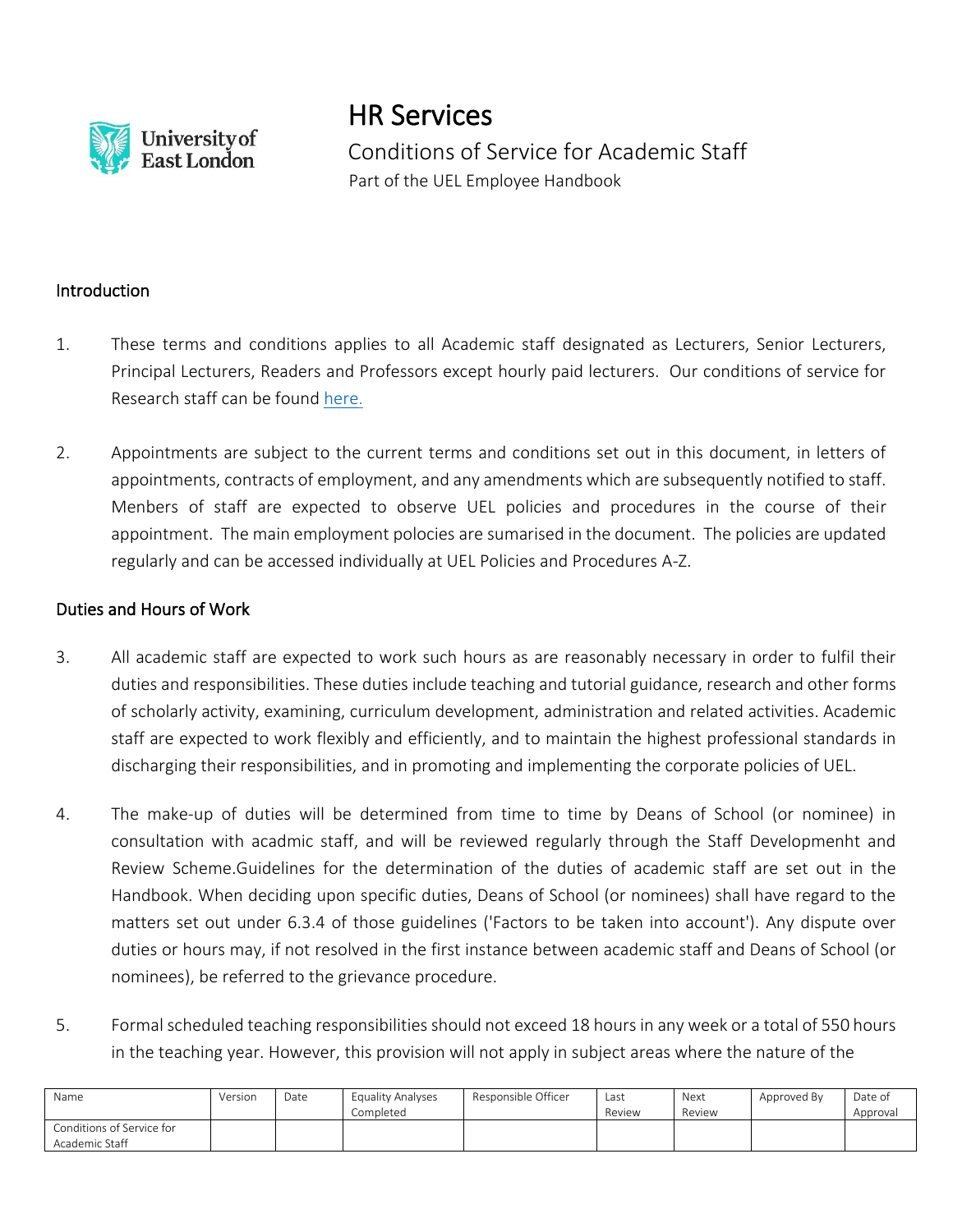

curriculum and teaching style makes it inappropriate such as aspects of Teacher Education, Art, Design, Performing Arts, Music: in these subject areas scheduled teaching will be determined in accordance with paragraph 3.3.3 (ii) of the guidelines for the determination of duties.

# Working Year

6. The teaching year will not normally exceed 38 weeks, of which 2 weeks will be spent on teaching-related administration. While some flexibility may be required in organising the teaching year, academic staff will not (except with prior agreement) be required to undertake more than 14 consecutive weeks of teaching at any one time, and any significant variations to the normal pattern of the teaching year in UEL will only be made after consultation with the staff and the recognised academic staff unions.

## Holidays

- 7. UEL's holiday year runs from 1st September to 31st August. In addition to statutory Bank Holidays and days when UEL is closed in the interests of efficiency, academic staff are entitled to 35 working days paid holiday during the course of the holiday year; unused holiday entitlement may not be carried forward into the next holiday year. In exceptional circumstances Deans of School (or nominees) may agree to the carry over of a maximum of five days to the next leave year, to be taken by 28th February. Any carry over of more than five days may only be approved by the Vice-Chancellor or nominee. Leave outstanding at the end of a year not covered by the above arrangements shall be lost. In the holiday year in which employment commences or terminates, holiday entitlement will accrue on a pro-rata basis for each complete month of service; on the termination of employment, holiday entitlement will be worked out on a similar basis.
- 8. The timing of holidays is subject to the agreement of Deans of School (or nominees). Subject to the organisational requirements of UEL,academic staff may request that up to 6 weeks of normal holiday entitlement be taken in one continuous period, and such requests will not be unreasonably refused.
- 9. Wherever possible, detailed holiday schedules for individual academic staff will be made as soon as reasonably practicable after the beginning of each academic year; in determining holiday schemes, special regard will be given to academic staff with family responsibilities and those who wish to attend conferences or courses that are held in normal holiday periods.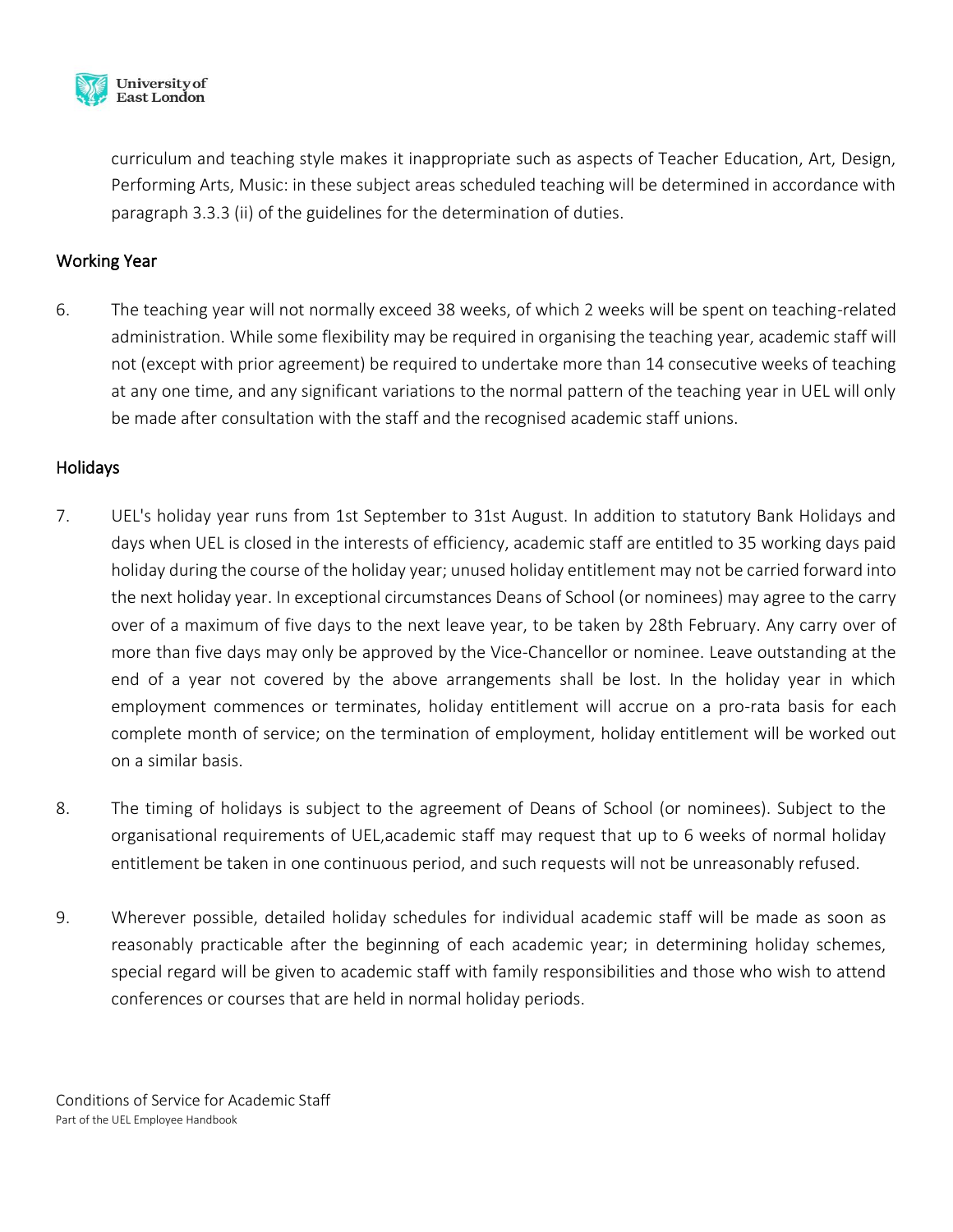

10. Subject to the exigencies of the service, and approval of the Vice-Chancellor (or nominee), paid leave of absence may be granted to staff to fulfil duties of a public character for which he/she has been duly elected or appointed.

## Research and Scholarly Activity

11. As part of their duties academic staff, will normally be expected to engage in research and scholarly activity. The nature and extent of this will vary with the nature of the subject(s) taught and the full range and balance of duties and other commitments. In this context, 'scholarly activities' includes:

The production of books, contributions to books, articles and conference papers, and is to be construed in the light of the common understanding of the phrase in higher education.

- 12. While it is in the nature of research and scholarly activity that it may take place throughout the year and be integrated into the overall pattern of activities, it is envisaged that normally the period(s) of the year outside normal teaching weeks and holiday entitlement will primarily be devoted to research and scholarly activity.
- 13. Research and scholarly activity will be principally self-managed. In addition, these activities (and their relationship with other duties) will be considered as part of the Staff Development and Review Scheme, under which objectives for the coming year can be set and achievements over the past year can be assessed. UEL undertakes to give all academic staff such support as is reasonable in the circumstances in order to help them achieve the objectives set.

#### Remuneration

14. Salaries are payable monthly in arrears by direct credit transfer. In determining salary reviews the Board of Governors will refer to national recommendations arising from negotiations between the Universities and Colleges Employers Association (UCEA) and the recognised unions.

#### Sick Leave and Sick Pay

15. Subject to the provisions of this scheme an academic staff member absent from duty owing to illness (which term is deemed to include injury or other disability) shall be entitled to receive sick pay in accordance with the following scale: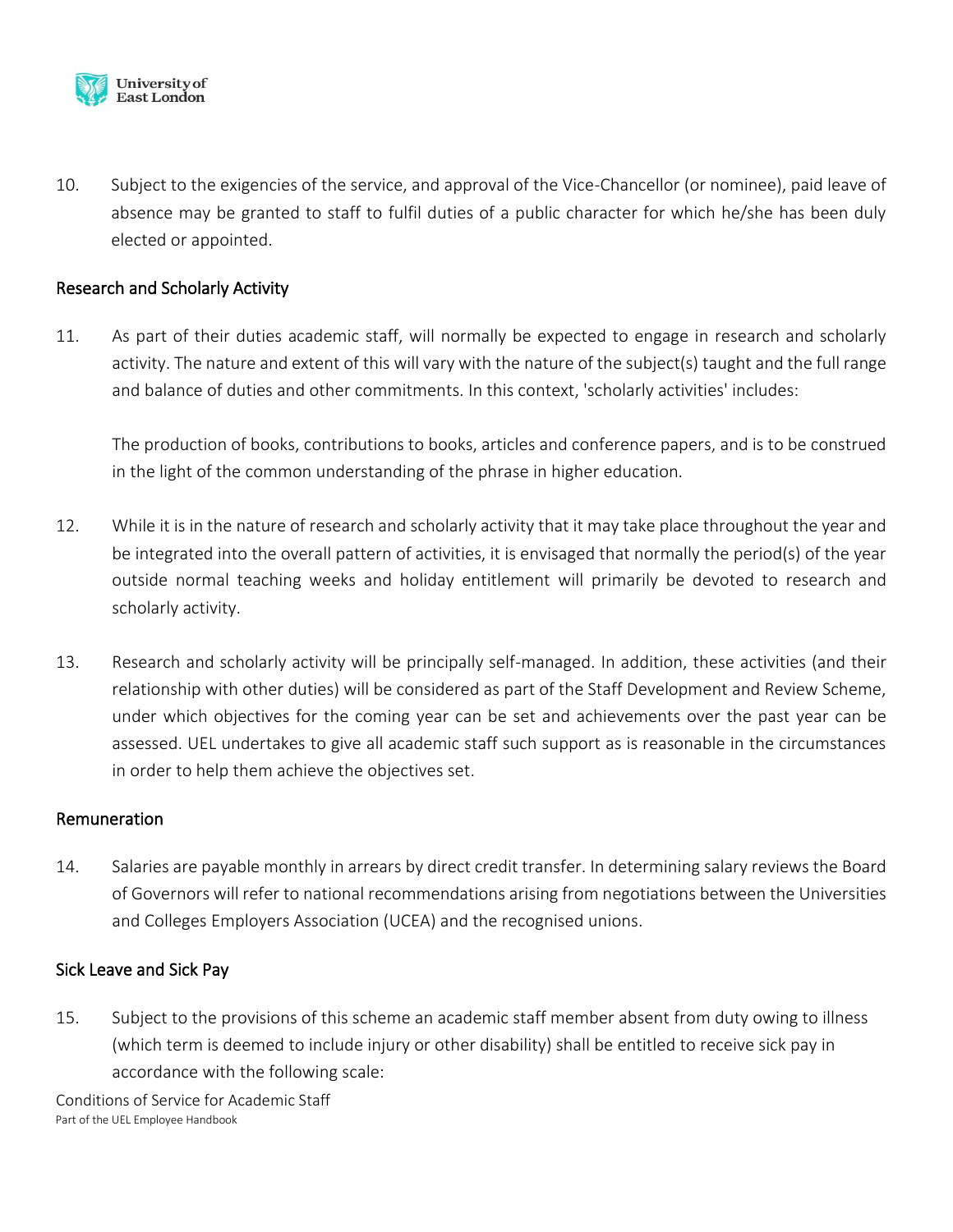

| During 1st Year of Service                                                         | full pay for 1 month* and after completing four calendar months'   |  |  |  |
|------------------------------------------------------------------------------------|--------------------------------------------------------------------|--|--|--|
|                                                                                    | service before the start of the period of absence through illness, |  |  |  |
|                                                                                    | half pay for 2 months;                                             |  |  |  |
| During 2nd Year of Service                                                         | 3 months' full pay and 3 months' half pay                          |  |  |  |
| During 3rd Year of Service                                                         | 4 months' full pay and 4 months' half pay                          |  |  |  |
| During the 4th and successive Years of   6 months' full pay and 6 months' half pay |                                                                    |  |  |  |
| Service                                                                            |                                                                    |  |  |  |

- 16. \*For the purposes of calculating entitlement a month shall be deemed include 22 working days (including Saturday where this is a working day).
- 17. This scale is to be regarded as a minimum and UEL has the discretion to extend the scheme in individual cases. For the purposes this paragraph of the document, a working day is defined as any day on which UEL is open but which does not form part of the academic staff member's personal holiday entitlement.
- 18. Sick pay shall include, where appropriate, Statutory Sick Pay, and shall not exceed full (ordinary) pay. Appropriate deductions are detailed in the following paragraphs.
- 19. For the purpose of calculating entitlement to sick leave under paragraph 1 the year shall be deemed to begin on 1st April of each year and end on 31st March of the following year. This is provided that, in the case of an academic staff member whose service commences on a date other than 1st April, such service shall be deemed for the purpose of this scheme, to have commenced on the preceding 1st April subject to the completion of four calendar months' actual service before half pay can be claimed, and provided also that in the case of the academic staff member who is absent owing to illness on 31st March of any year, he or she shall not begin new entitlement to sick leave in respect of the following year until he or she has resumed teaching duty, the period from 1st April until the return to duty deemed to be part of the preceding year for the purpose of this scheme. In the case of an academic staff member transferred from the service of one HEI to that of another, any sick pay paid during the current year by the previous HEI shall be taken into account in calculating the amount and duration of sick pay payable by the new  $HEI**$ .
- 20. \*\*For the purposes of transferring sick pay entitlement clause 4 of the relevant clause in the contract of employment governing continuous employment shall apply.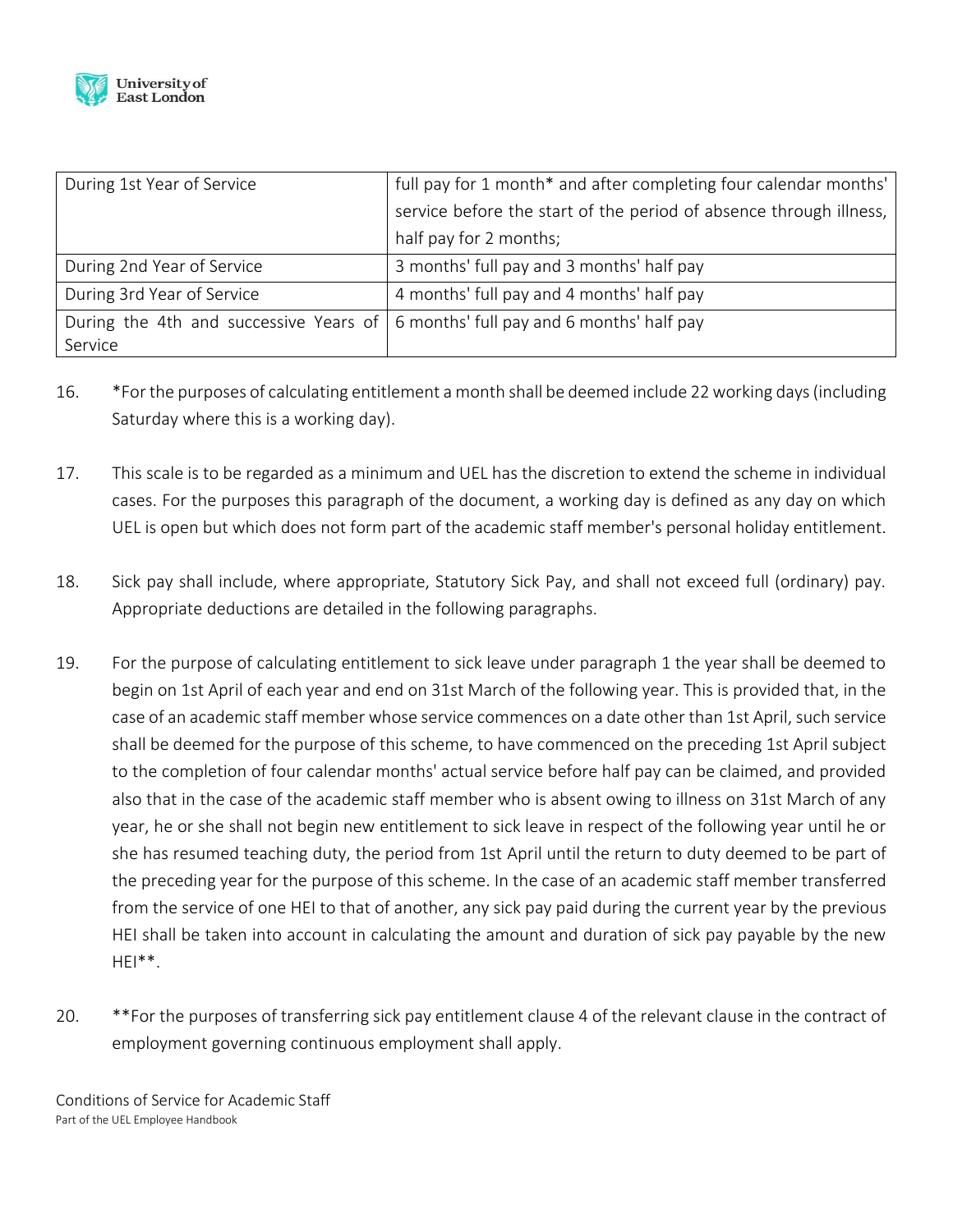

- 21. For the purpose of paragraph 'service' means employment with this University and such other period of employment as UEL may approve.
- 22. The following deductions shall be made from sick pay where it is of an amount equal to full pay
	- (a) the amount of sickness benefit receivable under relevant legislation (provided, however, that in any case where sickness benefit is, or may subsequently prove to have been, receivable in respect of the first three days of any sickness, the amount of benefit receivable shall be deducted from such pay only if such benefit has in fact been received in respect of any such period of three days);
	- (b) the dependency element (but not the disability element) of any treatment allowance received from the Department for Work and Pensions.
- 23. Deduction shall also be made from sick pay where it is of an amount less than full pay if an academic staff member would otherwise with the benefits receivable in respect of insurance under the relevant legislation become entitled to an amount exceeding the sum of their full (ordinary) pay.
- 24. Benefits are regarded as receivable at the full rate in circumstances in which an academic staff member has opted under National Insurance regulations to put themself outside of benefit at the full rate.
- 25. Subject only to the proviso in paragraph 22 (a) the deductions enumerated under paragraphs 22, 23 and 24 will be made if the academic staff member is eligible to receive such benefits, payments or allowances whether or not he or she takes the necessary steps to obtain it.
- 26. For the purposes of this scheme an academic staff member shall be under an obligation to declare to the satisfaction of UEL his or her entitlement to benefit under the foregoing Acts (paragraph 22 above) and any subsequent alteration in the circumstances on which such entitlement is based, in default of which UEL shall be entitled to determine the benefit by reference to the maximum benefit to which the academic staff member appears entitled under the statutory provisions governing such benefits.

27. Deductions equivalent to those set out in paragraph 22 above shall be made from the sick pay of an academic staff memberwho is a married woman or widow and has elected to pay reduced contributions under the terms of the Social Security Act 1975 and Social Security Contribution Regulations 1979, provided that, where a widow is in receipt of a widow's or a widowed mother's allowance or widow's pension, regard shall be paid in calculating the amount of sick pay only to such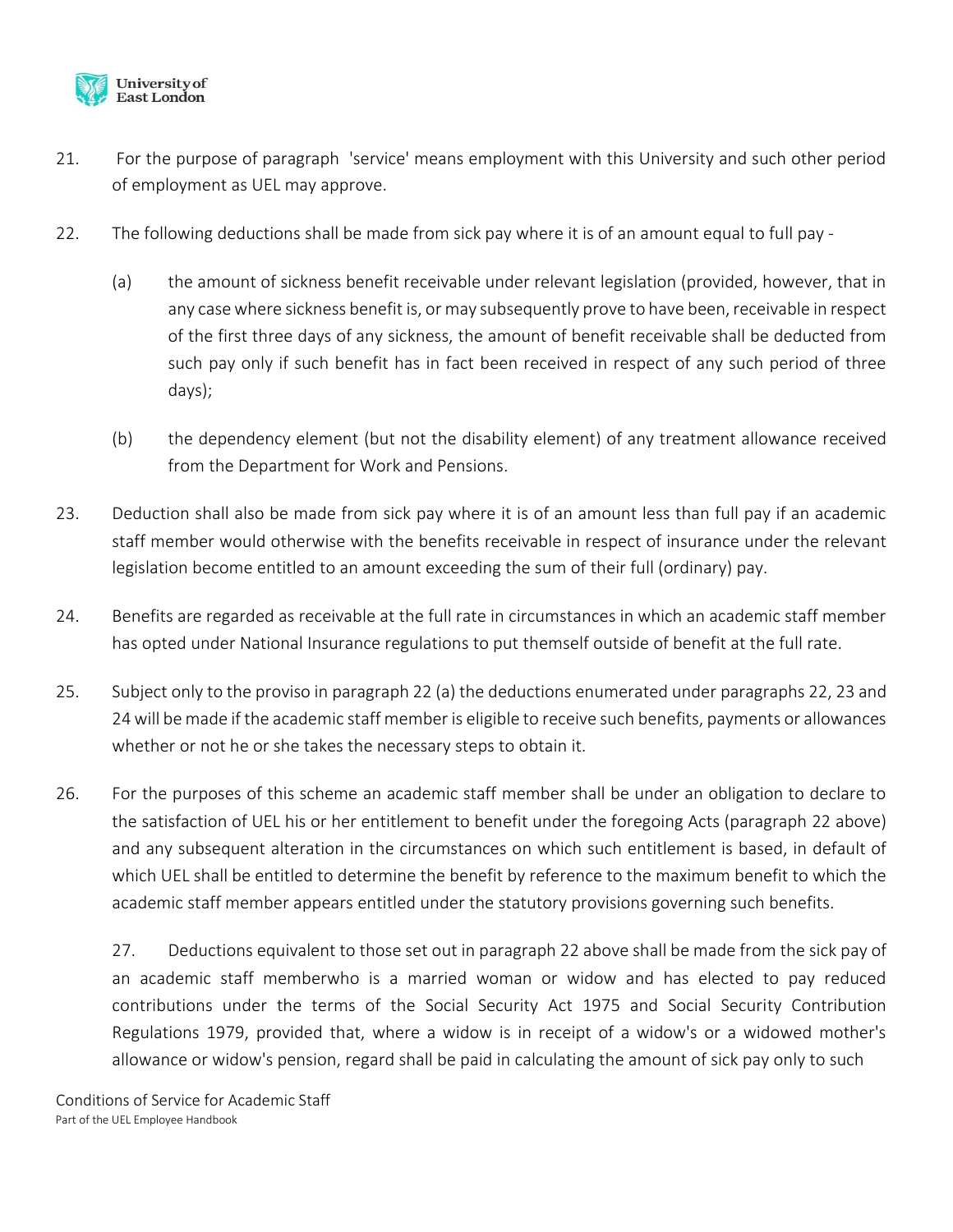

part of the national insurance benefit receivable as is in excess of the amount received by the lecturer from the Department for Work and Pensions in weeks of full normal employment.

- 28. Whilst sickness during a period when UEL is closed or a period forming part of the academic staff member's personal holiday entitlement will not affect the period of his or her entitlement to sick leave under paragraph 15, it will be relevant so far as deduction of benefit is concerned. Thus the rate of sick pay applicable to an academic staff member in respect of sickness during a period of closure or a period forming part of their holiday entitlement is the rate applicable to them on the last day before that period. Where an academic staff member, therefore, is ill immediately preceding such a period and:
	- the academic staff member is on full sick pay: they shall continue on full sick pay, but the closure or holiday period is not counted against entitlement under paragraph 15.
	- the academic staff member is on half sick pay: they shall continue on half sick pay, but the closure or holiday period is not counted against their entitlement.
	- the lecturer has exhausted their sick pay entitlement and is not receiving any pay: they shall continue to receive no pay.
- 29. Where an academic staff member is either on half pay or is not receiving pay he or she may be put on full pay by the procedure in paragraph 30.
- 30. When an academic staff member is ill immediately preceding a period of closure or a period forming part of their personal holiday entitlement, and has exhausted their sick leave entitlement, or is on less then full pay, and recovers during the above period, they shall be deemed, for the purpose of calculating the amount of salary due, to have returned to duty on the day they are authorised medically fit to do so by means of a doctor's statement obtained for that purpose provided that they actually returns to duty on the first day after the said period.
- 31. If, during a period of closure or a period forming part of the academic staff member's personal holiday entitlement they fall ill and becomes entitled to Statutory Sick Pay or becomes, or would, but for election to be excepted from liability to pay contributions, become entitled to claim any of the benefits referred to in paragraph 6.2.7 (maternity leave and pay) it shall be their duty to notify thereof (in accordance with paragraph 32 as if the days of closure or personal holiday were working days) so that UEL may either pay Statutory Sick Pay (where appropriate) or make the appropriate deductions.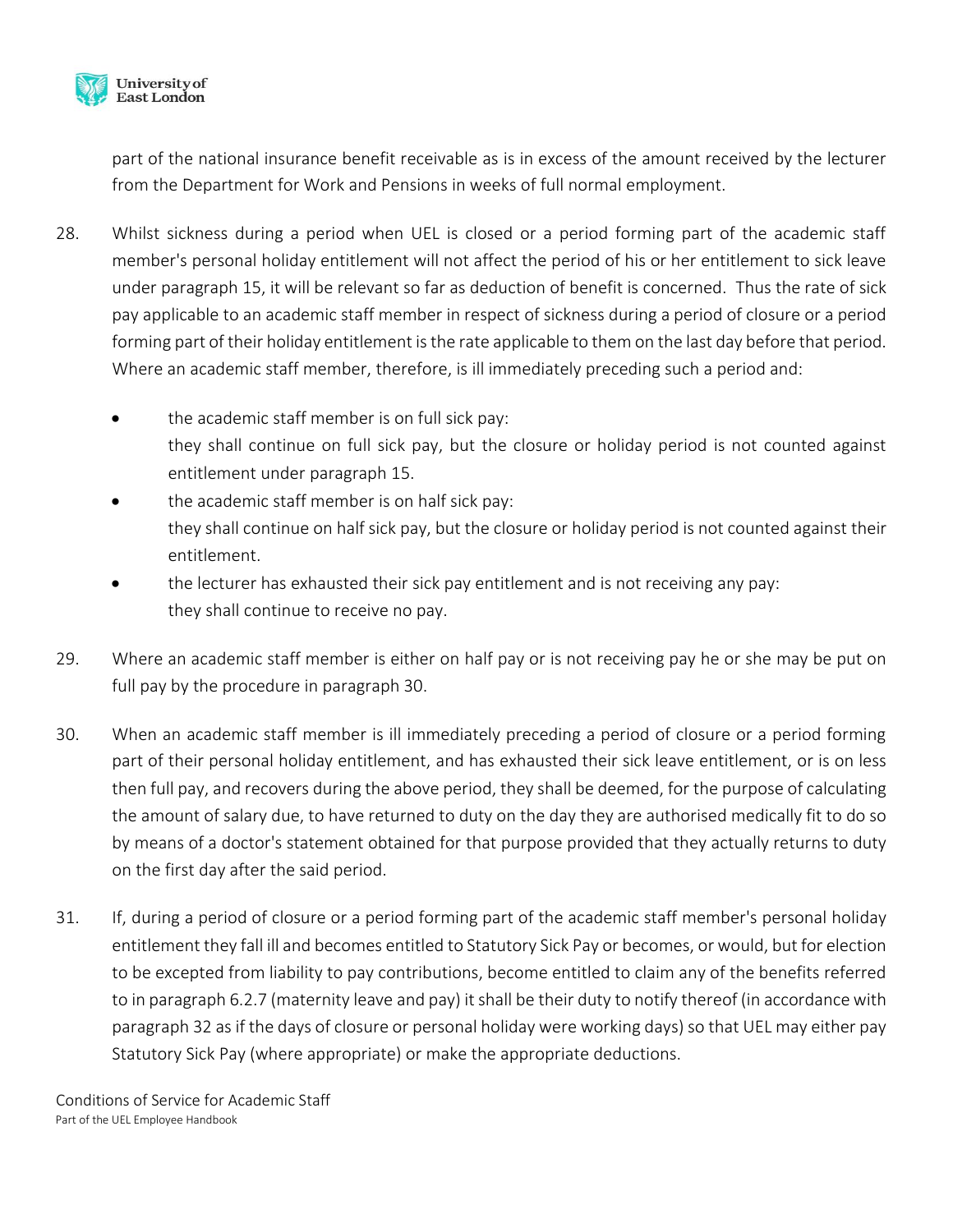

- 32. An academic staff member who is absent for more than three working days owing to personal illness shall submit such statements as UEL at its discretion shall require provided that doctors' statements shall not be required, save in special circumstances, more frequently than on the eighth day of absence, at the end of each month of absence and on return to duty, unless fitness for return of duty has already been ascertained and they return to duty on the date specified on the previous doctor's statement. In the case of a prolonged or frequent absence an academic staff member may be required at any time to submit to examination by UEL's Occupational Health Physician. See [UEL's Code of Practice for the](https://uelac.sharepoint.com/:b:/r/sites/hr/Shared%20Documents/Policies%202020/Code%20of%20Practice%20for%20the%20Management%20of%20Sickness%20Absence.pdf?csf=1&web=1&e=Vh0buM)  [Management of Sickness Absence.](https://uelac.sharepoint.com/:b:/r/sites/hr/Shared%20Documents/Policies%202020/Code%20of%20Practice%20for%20the%20Management%20of%20Sickness%20Absence.pdf?csf=1&web=1&e=Vh0buM)
- 33. An academic staf member entering hospital or a similar institution shall submit a doctor's statement on entering and on discharge in substitution for periodic statements.
- 34. In the case of absence due to accident attested by an approved medical practitioner to have arisen out of and in the course of the academic staff member's employment, including any extra curricular or voluntary activity connected with UEL, full pay shall in all cases be allowed, such pay being sick pay for the purposes of paragraph 18 to 31 subject to the production of self certificates and/or doctor's statements from the day of the accident up to the date of recovery and not exceeding six calendar months, after which the case will be reviewed for a decision on any extension of the period of sick pay.
- 35. Absence resulting from such accidents shall not be reckoned against the academic staff member's entitlement to sick leave under paragraph 15 though such absences are reckonable for entitlement to Statutory Sick Pay.
- 36. When the approved medical practitioner attests that there is evidence to show a reasonable probability that an absence was due to an infectious or contagious illness contracted directly in the course of the academic staff member's employment full pay shall be allowed for such period of absence as may be authorised by the approved medical practitioner to be due to the illness, and such absence shall not be reckoned against the staff member's entitlement to sick leave under paragraph 15, though such absences are reckonable for entitlement to Statutory Sick Pay.
- 37. An academic staff member residing in a house in which some other person is suffering from an infectious disease shall at once notify HR Services and shall, if required take such precaution as may be prescribed, provided that if in the opinion of the approved medical practitioner it is considered inadvisable, notwithstanding such precautions, for such a staff member to attend duty, full pay shall be allowed during any enforced absence from duty, such pay being sick pay for the purposes of paragraphs 18 to 31. This provision will also apply where, in the opinion of any approved medical practitioner, it is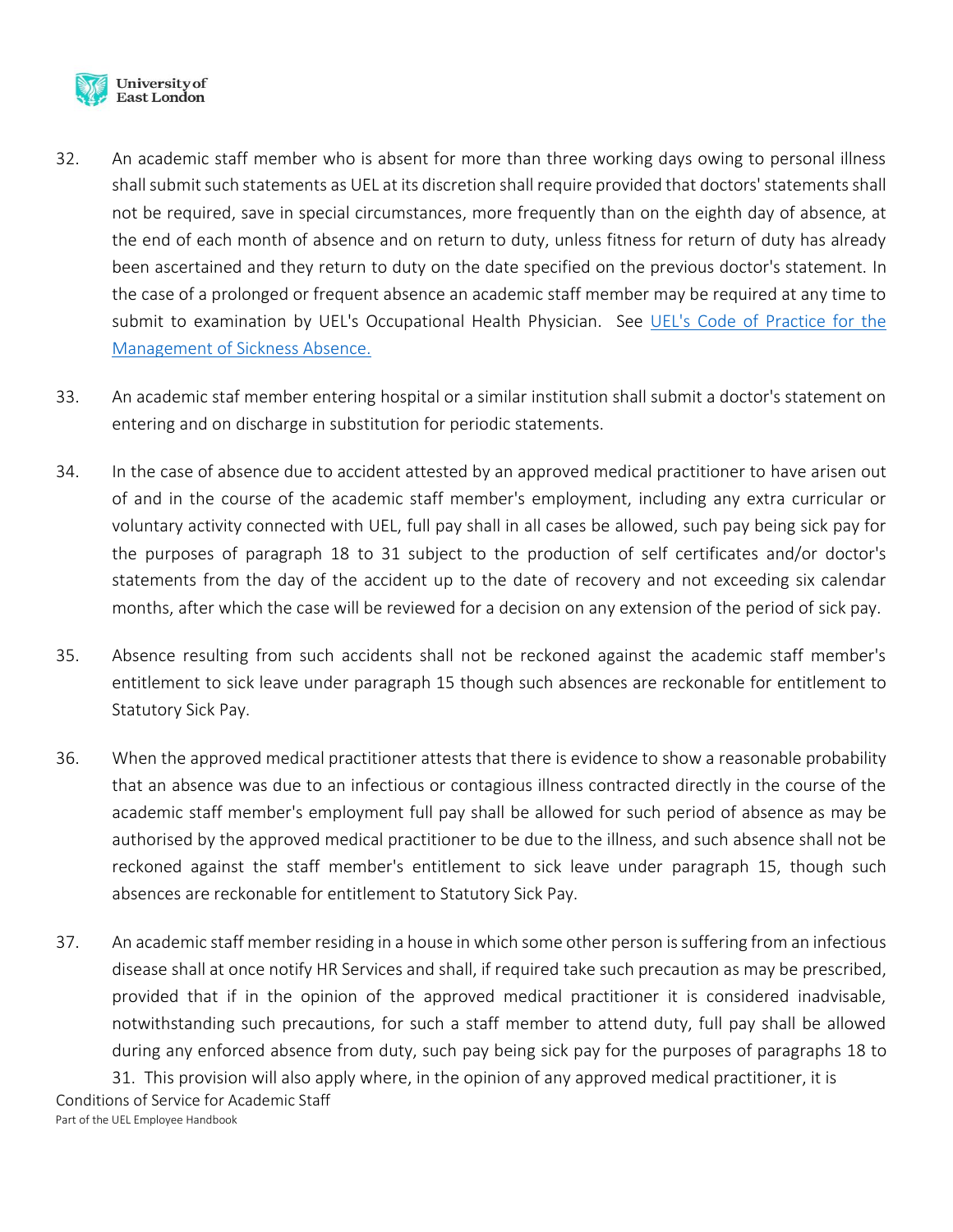

inadvisable for an academic staff member to attend duty for precautionary reasons due to infectious disease in the workplace. The period of absence under this paragraph shall not be reckoned against the staff member's entitlement to sick leave under paragraph 15, though such absences are reckonable for entitlement to Statutory Sick Pay.

- 38. If the absence of the academic staff member is occasioned by the actionable negligence of a third party in respect of which damages are recoverable, they shall advise UEL forthwith, and it shall be competent to UEL to require the staff member to refund a sum equal to the aggregate of sick pay to them during the period of disability of such part thereof as is deemed appropriate but not exceeding the amount of the damages recovered. In the event of the claim for damages being settled on a proportionate basis, UEL will require full details and will determine the actual proportion of sick pay to be refunded by the academic staff member.
- 39. An academic staff member who is absent from work because of injury in respect of which a claim will lie in the Criminal Injuries Compensation Authority, and is otherwise qualified to receive sick pay, shall receive such sick pay without the lecturer being required to refund any proportion of it from the sum which the Compensation Authority may award.
- 40. Where an award has been made by the Compensation Authority UEL shall be free to discount wholly or partly the period of sick leave occasioned by the injury in calculating the academic staff member's entitlement to pay as it may see fit on consideration of all the material circumstances.
- 41. If UEL is of the opinion that the disability which has caused the academic staff member's absence from work is due to their other misconduct, or if the academic staff member has failed to observe the conditions of this scheme, or has been guilty of conduct prejudicial to their recovery the payment of any sick pay under the scheme may be suspended provided that in any such case UEL shall inform the staff member of the grounds upon which the payment of sick pay has been suspended and that they may, at their option, have recourse to the grievance procedure.
- 42. Sick pay shall not be paid in case of accident due to active participation in sport as a profession, unless UEL by resolution decides otherwise, though Statutory Sick Pay may be payable.

# Maternity, Spouse or Partner and Adoption Pay and Leave

43. Please see our [Maternity, Spouse or Partner and Adoption Policy.](https://uelac.sharepoint.com/:b:/r/sites/hr/Shared%20Documents/Policies%202020/Maternity,%20Spouse%20or%20Partner%20and%20Adoption%20Leave%20Policy.pdf?csf=1&web=1&e=lAbBJO)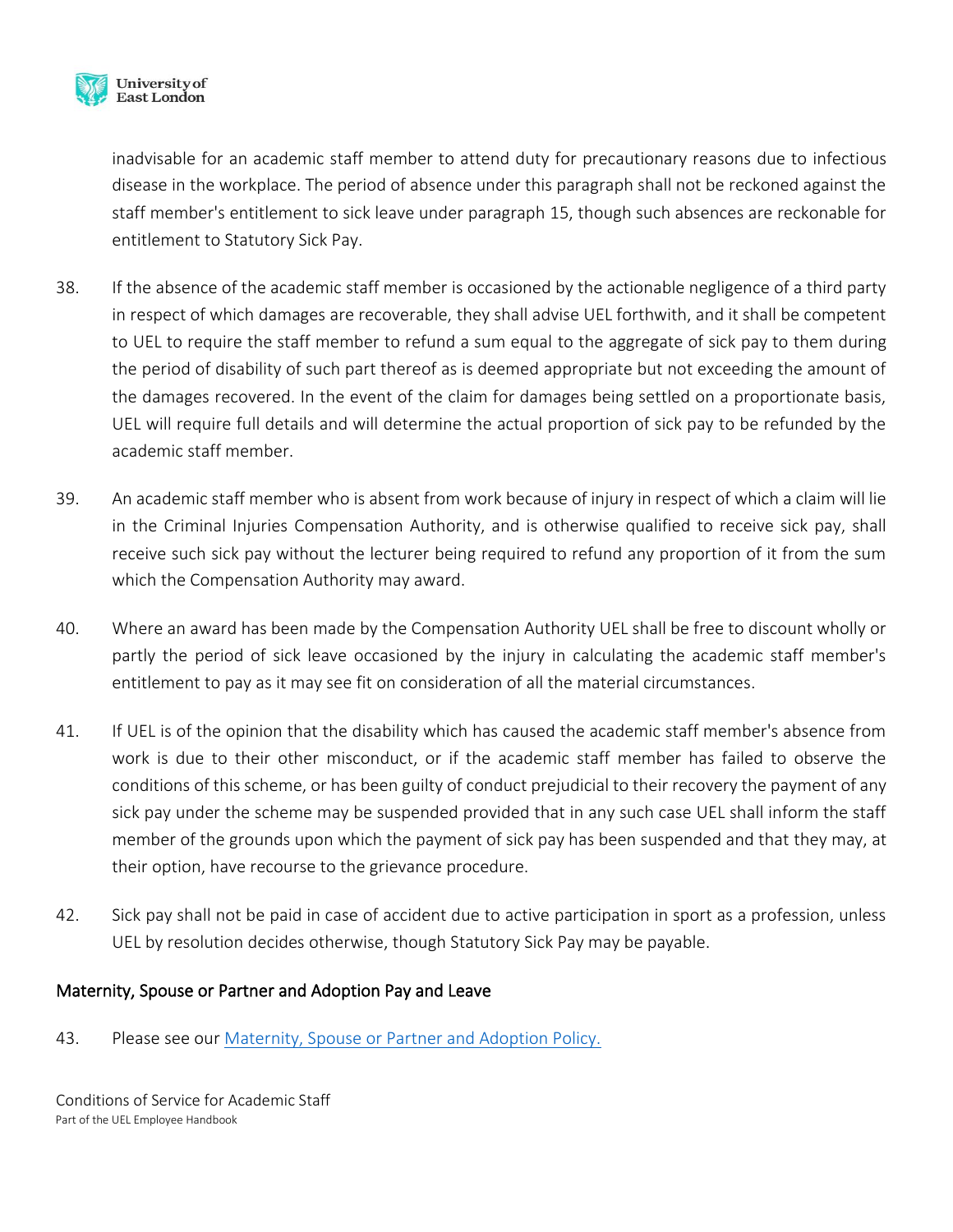

## Performance and Development Review

44. In relation to the performance of duties academic staff will be required to participate in the Performance and Development Review scheme approved by the board of Governors. [Please see the Performance](https://uelac.sharepoint.com/sites/hr/Shared%20Documents/Forms/AllItems.aspx?id=%2Fsites%2Fhr%2FShared%20Documents%2FPDR%2FDraft%20PDR%20Policy%20V4%2Epdf&parent=%2Fsites%2Fhr%2FShared%20Documents%2FPDR)  [and Development Review Scheme.](https://uelac.sharepoint.com/sites/hr/Shared%20Documents/Forms/AllItems.aspx?id=%2Fsites%2Fhr%2FShared%20Documents%2FPDR%2FDraft%20PDR%20Policy%20V4%2Epdf&parent=%2Fsites%2Fhr%2FShared%20Documents%2FPDR)

#### Exclusivity of Service

- 45. External work which is supportive of the professional responsibilities of academic staff is encouraged by UEL.
- 46. Before entering into an obligation to undertake any external work, including consultancy, academic staff must inform their Dean of School (or nominee); however, by way of exception, this requirement does not apply to the following: -
	- (a) external examining;
	- (b) acting as an assessor or moderator;
	- (c) the production of scholarly works such as books, articles and papers;
	- (d) any other activity specified in this Handbook as not coming within this requirement;
- 47. The Dean of School (or nominee), having consulted with the Deputy Vice-Chancellor responsible for academic policy, then decide (within 5 working days or whatever other period may be agreed or being reasonable in all the circumstances) if that work will;
	- (a) interfere with the performance of the academic staff member's professional responsibilities, or
	- (b) compete or conflict with the interests of UEL, in which case UEL may at its sole discretion require an academic staff member not to undertake the work; such a requirement will not be made unreasonably, will be subject to full consultation with the lecturer and, if made, will be accompanied by full written reasons for it.
- 48. Where it is intended to use the facilities of UEL in connection with external work, then prior approval is required in accordance with published procedures, which will be included in this Handbook.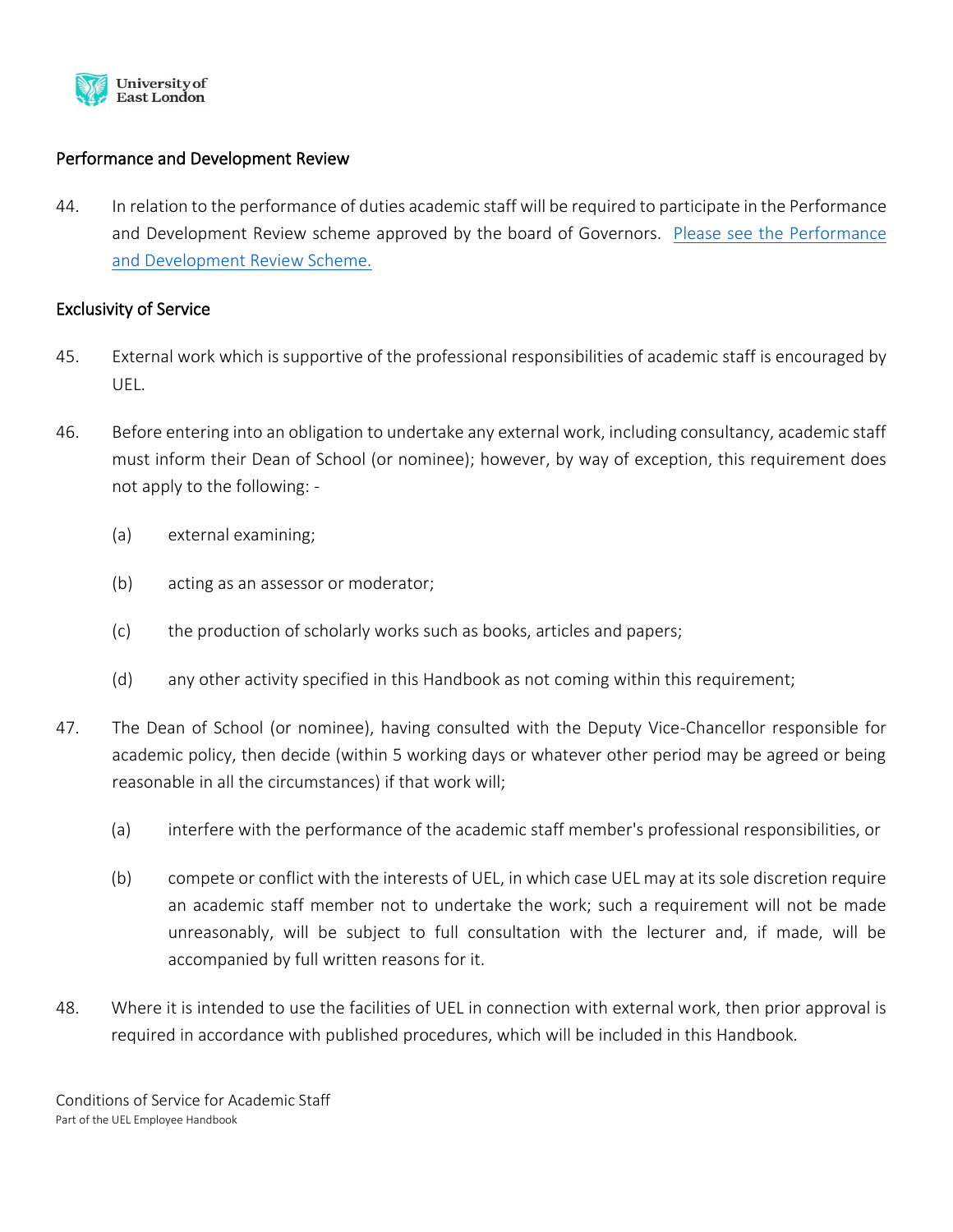

## Patents and Inventions

### 49. Please see [Policy on Intellectual Property.](https://uelac.sharepoint.com/sites/hr/Shared%20Documents/Forms/AllItems.aspx?id=%2Fsites%2Fhr%2FShared%20Documents%2FPDR%2FDraft%20PDR%20Policy%20V4%2Epdf&parent=%2Fsites%2Fhr%2FShared%20Documents%2FPDR)

### Confidential Information

- 50. Except as authorised by UEL or required by their duties hereunder, an academic staff member shall not use for their own benefit or gain or divulge to any persons, firm, company or other organisations whatsoever any confidential information belonging to UEL or relating to its affairs or dealings which may come to their knowledge during their employment. This restriction shall cease to apply to any information or knowledge, which may subsequently come into the public domain other than by way of unauthorised disclosure.
- 51. All confidential records, documents and other papers (together with any copies or extracts thereof) made or acquired by an academic staff member in the course of their employment shall be the property of UEL and must be returned to it on the termination of employment.
- 52. Confidential information must be determined in relation to individual employees according to their status, responsibilities, and the nature of their duties. However, it shall include all information which has been specifically designated as confidential by UEL and any information which relates to the commercial and financial activities of UEL, the unauthorised disclosure of which would embarrass, harm or prejudice UEL. It does not extend to the information already in the public domain, unless such information arrived by unauthorised means.
- 53. Notwithstanding the above UEL affirms that academic staff have freedom within the law to question and test received wisdom, and to put forward new ideas and controversial or unpopular opinions, without placing themselves in jeopardy of losing their jobs and privileges they have at UEL.

# Copyright

54. Please see [Policy on Intellectual Property.](https://uelac.sharepoint.com/sites/hr/Shared%20Documents/Forms/AllItems.aspx?id=%2Fsites%2Fhr%2FShared%20Documents%2FPDR%2FDraft%20PDR%20Policy%20V4%2Epdf&parent=%2Fsites%2Fhr%2FShared%20Documents%2FPDR)